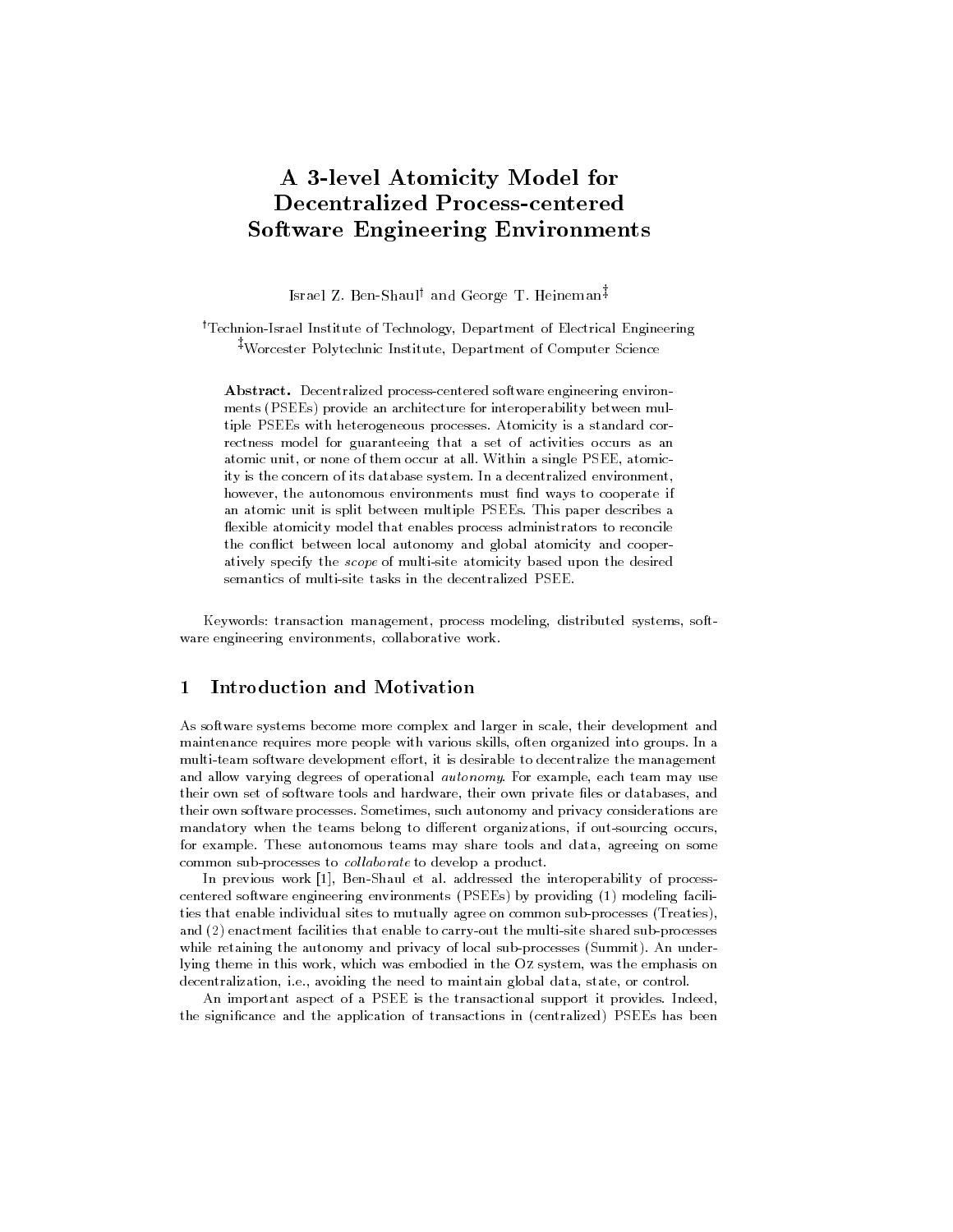addressed extensively in various projects including Marvel, Merlin, Adele, EPOS, and SPADE. In this paper we examine transactional semantics for multi-site Decentralized PSEEs (DPSEEs). More specifically, we focus on multi-site recovery-atomicity (henceforth atomicity), a topic that has been hardly addressed in the PSEE community even for centralized PSEEs (which mainly focused on concurrency-control). Atomicity is a grouping of activities such that the outcome of their execution has all-or-nothing se mantics; a failure in any of these activities (e.g., system- or user-abort) requires to rollback any of the effects or invoke compensating actions for unrollable effects.

The main difficulty with supporting multi-site atomicity in DPSEEs is reconciling the inherent conflict between the *global* nature of atomicity, which by definition must apply to all activities of an atomic unit, and between the desire to retain maximum local site autonomy over the management of (local) data. This conflict is particularly evident when a local activity aborts during the execution of a multi-site task. We would like to reduce the impact that local transaction managers (TM) can have on remote data (managed by other TMs), to a degree permissible by the global task.

## $\overline{2}$ 2 The Atomicity Model

A process task is a partially-ordered set of activities (each of which may invoke an external tool, e.g., compiler) that defines a logical unit of execution. If an activity  $a_i$ only accesses data from its local TM, then a single local transaction  $T_i$  is created to encapsulate the data requests for the activity. A multi-site activity  $a_i$  involving n sites, however, is associated with n transactions —  $I_i^+, I_i^-, \ldots, I_i^+$  — one at each site, where each local transaction defines a unit of atomicity.



Fig. 1. The 3-level Atomicity Model

A multi-site task consists of interleaved multi-site and/or single-site local activities. When executed, such task alternates between global and local modes. In global mode, a multi-site activity is executed synchronously at one coordinating site, involving multisite data and possibly multiple users (e.g., for groupware activities). In local mode, each PSEE executes asynchronously any local (sub)tasks on local data. We identify the following three types of atomicity, each of which can be explicitly and separately specied on a per-task basis within a process model: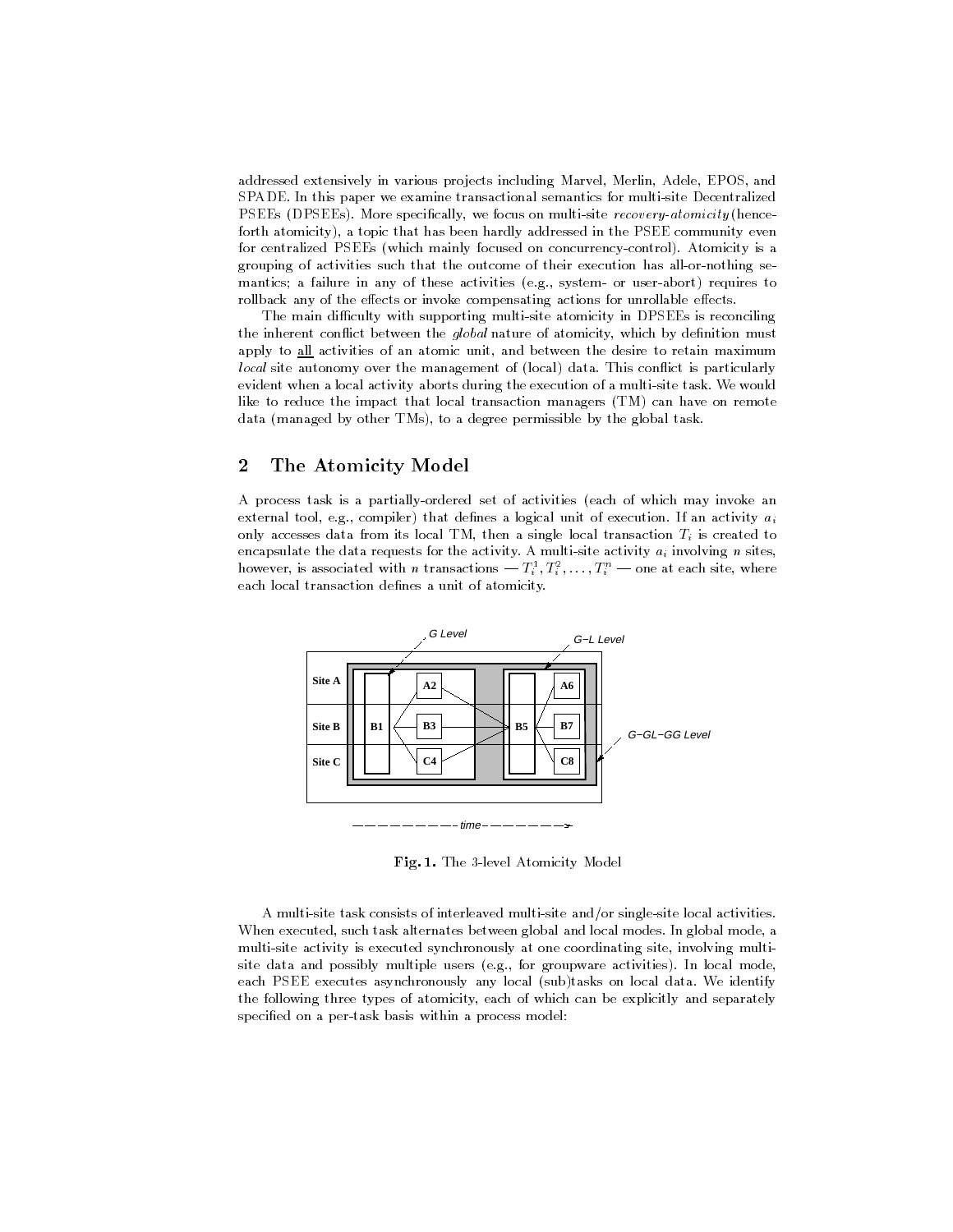- 1. Type  $G$  (Global) This type provides atomicity for a single multi-site activity. It requires an atomic-commitment protocol, such as two phase commit, since each multi-site activity has a transaction acting on its behalf at the coordinating site and at each participating site. If any of these transactions abort for any reason, all transactions for the multi-site activity must abort, to preserve atomicity. G atomicity is the default for a multi-site activity.
- 2. Type L (Local) This type is orthogonal to  $G$ , i.e., it preserves the atomicity of multiple transactions running on behalf the same taks in a single site, including (sub)transactions that execute on as part of a multi-site activity. More formally, at a particular site,  $S_i$ , L binds into an atomic unit the local transaction  $T_i$ , acting on behalf of the multi-site activity ai of task t as well as well as the local transactions  $\sim$  $\{T_1^s, T_2^s, \ldots, T_k^s\}$  initiated for the local activities associated with task t at site  $S_j$ . If any of these local transactions aborts, then the entire set L must be rolled back as well as  $T_i^s$ , but other local transactions acting on behalf of  $t$  in other sites are not necessarily rolled back (it depends on their G setting, see below). Therefore the atomicity of activity  $a_i$  may be compromised in favor of retaining atomicity within a given site  $S_j$ .
- 3. Type  $GG$  (Global/Global)  $-$  This type atomically binds together several multisite activities. When coupled with G and L, it enforces global atomicity, i.e., local aborts imply full rollback of all updates at all sites, and therefore necessarily violates local autonomy. However, since it connects several multi-site activities that are explicitly specified and known by all sites (by the definition of a global task), the autonomy is voluntarily compromised by the local sites.



Fig. 2. Atomicity Units Made Up of G, L, and GG

The combinations of the three atomicity types create different units of atomicity that can be applied to fit the desired atomicity semantics of a given task. For example, Figure 1 shows three basic atomicity levels  $-$  G, G-L, and G-L-GG  $-$  and their different scopes (as represented by rectangles) when applied to the execution of a